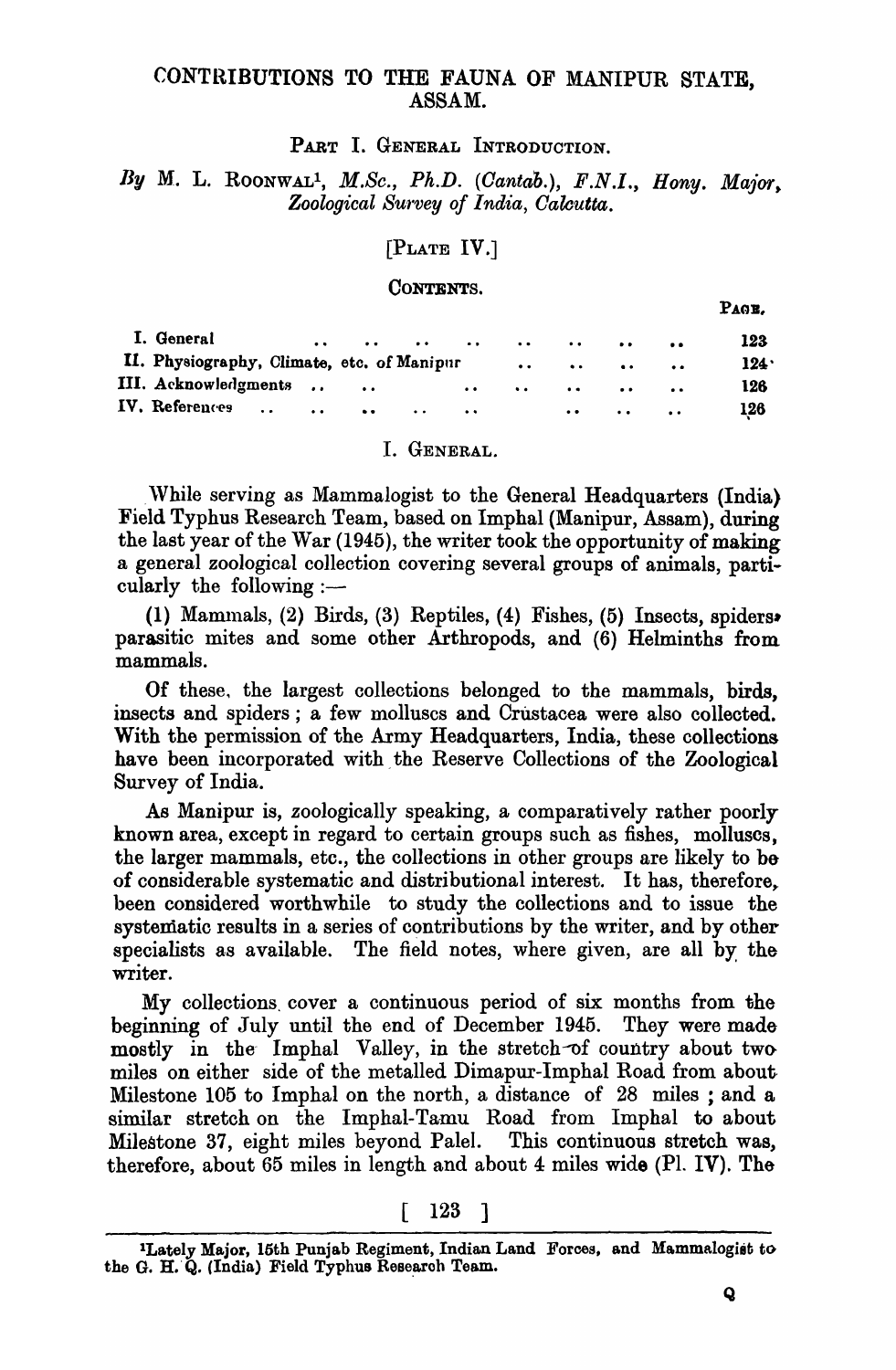area between Milestones 110 and 118, which was most intensively surveyed, has been referred to as the "Kanglatongbi area" after the village of Kanglatongbi (Milestone 121). The" Kanglatongbi Field Typhus Station<sup>"</sup> was situated near the road at Milestone  $117$ ; and the main Base Laboratory about  $1\frac{1}{2}$  miles away from the road off Milestone 127 and about 6 miles north of Imphal town. A few mammals were also collected in the Kabaw Valley up to Kalewa on the R. Chindwin in western Burma.

In addition to this collection, the mammal and bird reports will also include an account of the collections made in Manipur by a party of the Zoological Survey of India in February 1936-this collection was made in the Imphal Valley and in the western hills of Manipur along the Imphal-Silchar road, the collecting stations and dates of collection (1936) being as follows :-" Manipur " $[==Imphal]$  (4 Feb.), Karong (5 Feb.), Tairenpokpi (7 Feb.), Luanglong Khunow and Luanglong Khulen (9 Feb.), Regailous Camp (9 and 11 Feb.), Nanglea Atrow (12-14 Feb.), and Kalanaga (15-16 Feb.).

The following is a list of all the collecting localities (Pl. IV), with their altitudes in feet above sea-level : $-$ 

### I-Manipur.

| (a) Imphal-Dimapur Road.                          |                      |           |                   |
|---------------------------------------------------|----------------------|-----------|-------------------|
| Imphal town                                       |                      |           | 2,570 feet.       |
| Kanglatongbi Village (Milestone 121)              |                      | $\bullet$ | 2,930 feet.       |
| "Kanglatongbi area " (Milestones 110-118)         |                      |           | 3,000-3,500 feet. |
| Modbung (off Milestone 117)                       |                      |           | 3,750 feet.       |
| Kangpokpi (Milestone 105)                         | $\ddot{\phantom{a}}$ | $\bullet$ | 3,750 feet.       |
| Karong                                            |                      |           | circa 4,500 feet. |
| (b) Imphal-Palel-Tamu Road.                       |                      |           |                   |
| Palel (Milestone 129)                             |                      |           | $2,500$ feet.     |
| Milestone 34                                      |                      |           | 3,750 feet.       |
| Milestones 35-37                                  |                      |           | circa 4,000 feet. |
| (c) Imphal-Ukhrul Road.                           |                      |           |                   |
| Ukhrul<br>$\mathcal{L} = \mathcal{L} \mathcal{L}$ |                      |           | circa 3,500 feet. |
| (d) Imphal-Silchar Road.                          |                      |           |                   |
| Tairenpokpi                                       |                      |           | 3,000 feet.       |
| Luanglong Khulen (Gangloangmai)                   |                      |           |                   |
| Luanglong Khunow (Gangloangnamthanmai)            |                      |           |                   |
| Regailous Camp<br>$\ddot{\phantom{a}}$            |                      |           | -circa            |
| Nanglea Atrow                                     |                      |           | 3,250 feet.       |
|                                                   |                      |           |                   |
| Kalanaga (Oinamlong)                              |                      |           |                   |
|                                                   |                      |           |                   |

#### II-Western Burma.

| Moreh  | $\bullet$ | $-4$                 | $\bullet\bullet$ | $\bullet\bullet$ | e <sub>7</sub>   | circa 580 feet. |
|--------|-----------|----------------------|------------------|------------------|------------------|-----------------|
| Tamu   | $\bullet$ | $\sim$ $\sim$ $\sim$ | $\bullet\bullet$ | . .              | $\bullet\bullet$ | 580 feet.       |
| Kindat | $\bullet$ | $\bullet$            | $\bullet\bullet$ | $\bullet$        | $\bullet$        | 400 feet.       |
| Kalewa | . .       | $\bullet$            | $\bullet\bullet$ | $\bullet$        |                  | 360 feet.       |

# II. PHYSIOGRAPHY, CLIMATE, ETC. of MANIPUB.

Manipur State lies at the extreme east of India and abuts on Burma. It is situated between 23° 50' and 25° 41' north latitudes and 93° 2' and g4° 47' east longitudes, and covers an area of about 8,456 square miles.

The greater part of Manipur is hilly and varies in altitude from about 2.600 feet (Imphal or Manipur Valley) to about 10,000 feet (Mao Thana peak in N. Manipur) above sea-level. The hill-ranges generally run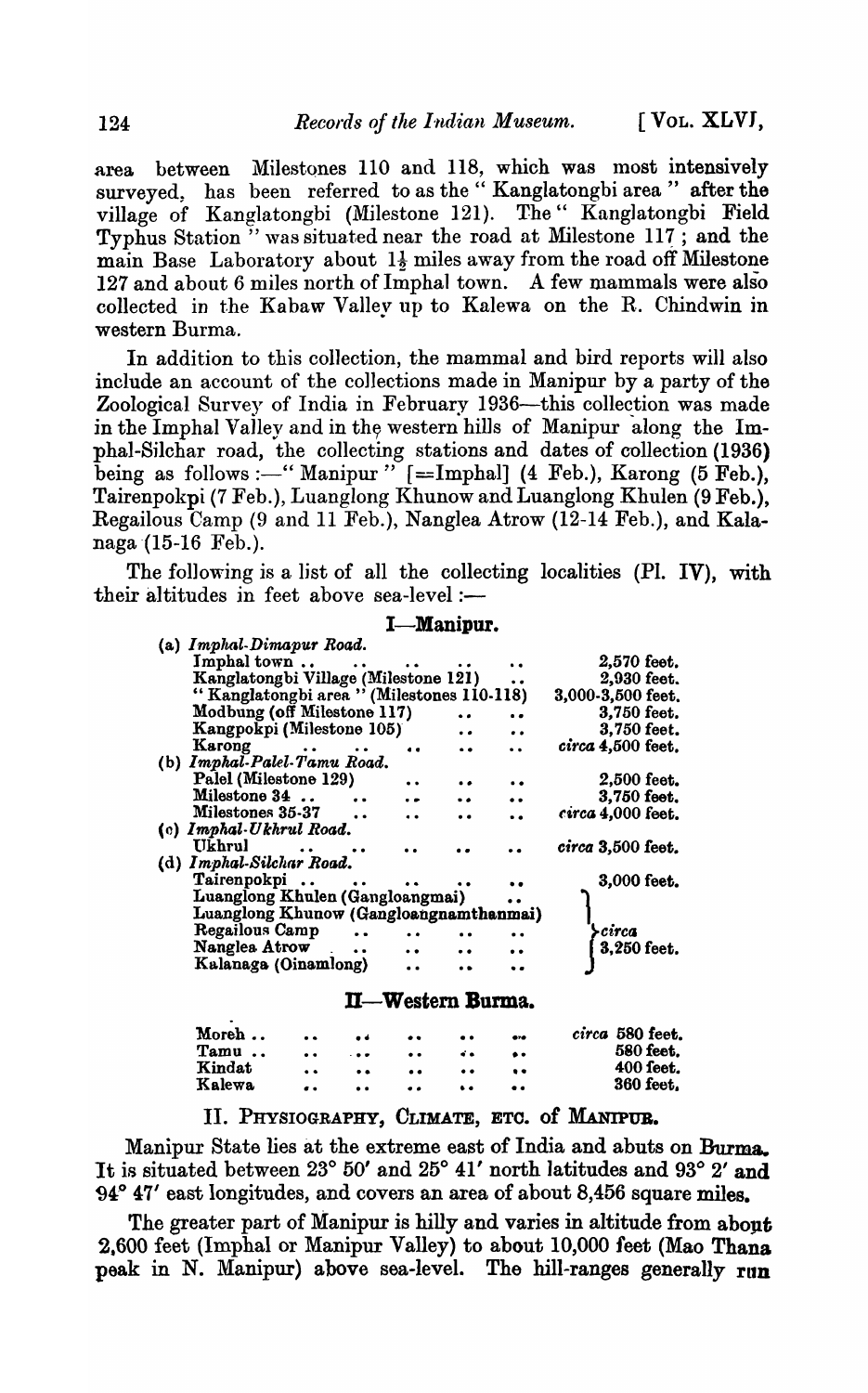north to south. The Imphal Valley, which forms the centre of Manipur, is about 30 miles long and 20 miles broad, and is surrounded by hills some of which rise upto about 6,000 feet above sea-level. The principal rivers in the western hills are the Barak (with its tributary, the Irang) and the Imphal (or Manipur), both rising in the north and running to the south. The former drains into the Brahmaputra, the latter into the Chindwin. South of Imphal lies the large fresh-water sheet named Loktak (Logtak) Lake which is about 8 miles long and 5 miles broad.

The climate of the Imphal Valley is mild, with cool summers and cold, but not severe, winters. The highest shade temperate is about 92 $\mathrm{F}$ , and the lowest about 30 $\mathrm{F}$ . At higher altitudes it is, of course, The average annual rainfall at Imphal is about 70 inches, by colder. far the greatest portion of it being received during the few monsoon months of June to September. The prevailing winds are from the south and west; storms are uncommon.<sup>2</sup>

The chief cultivation in the Imphal Valley is rice. In the uncultivated portions, the flat areas are occupied by oak scrub, riverine associations and partly by evergreen rain jungle, the last named also covering all the hill-sides; there are no bamboo jungles. At higher altitudes, that is, towards Kohima in the north and Palel in the southeast, the hills-sides are less rich in trees and are mainly covered with grass and scrub. In the western portions of Manipur, between Imphal and Silchar (Cachar), the country is covered largely with dense evergreen forests and bamboo jungle.

The detailed ecological (physico-botanical) characterization of the collecting areas in the Imphal Valley and the vicinity has been given elsewhere (Roonwal, 1949). Here it will be sufficient to mention that six major types of associations have been recognized as follows :-

- (1) Oak Scrub. (In "Kanglatongbi area"; altitude ca. 3,500 feet above sea-level.)
- $(Ditto.)$ (2) Evergreen Rain Jungle.
- (3) Riverine Associations. (Ditto.)
	- (a) Riverine scrub.
	- (b) Riverine jungle.
	- (c) Riverine meadow.
	- $(d)$  Butea minoa community.
- (4) Oak Parkland. (In "Palel area"; altitude ca. 4,000 feet above sea-level.)
- (5) Human Habitations. (Temporary army camps, in "Kanglatongbi", "Palel" and other areas in the vicinity of Imphal; altitude ca. 2,600-4,000 feet above sea-level.)
- (6) Cultivated Fields. (In "Kanglatongbi area" and on Imphal-Palel Road; altitude  $ca. 2,600-3,500$  feet above sea-level.)

<sup>&</sup>lt;sup>2</sup> This portion of the account has been largely taken from Allen (1905) and Annandale  $(1921).$